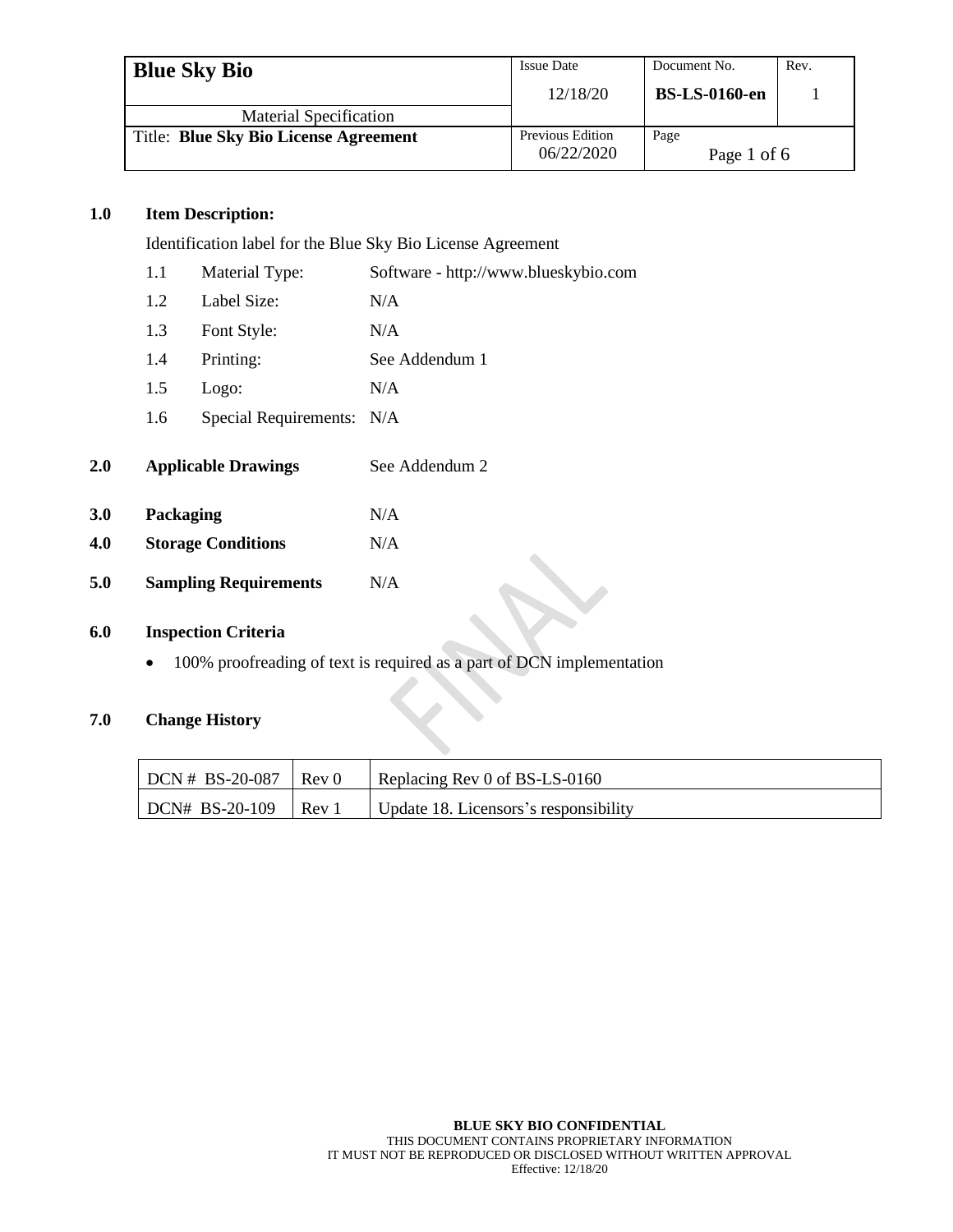| <b>Blue Sky Bio</b>                   | <b>Issue Date</b>              | Document No.         | Rev. |
|---------------------------------------|--------------------------------|----------------------|------|
|                                       | 12/18/20                       | <b>BS-LS-0160-en</b> |      |
| <b>Material Specification</b>         |                                |                      |      |
| Title: Blue Sky Bio License Agreement | Previous Edition<br>06/22/2020 | Page<br>Page 2 of 6  |      |

## **Addendum 1**

## --CAUTION: READ THIS AGREEMENT CAREFULLY BEFORE INSTALLING THE SOFTWARE--

### **LICENSE AGREEMENT FOR USE OF BLUE SKY PLAN™ SOFTWARE**

This License Agreement is provided for your reference. To complete the installation and to use the Blue Sky Plan™ software package, you will need to agree to the following terms and conditions:

1. Contracting Parties. The parties in this License Agreement are Blue Sky Bio, LLC ("Licensor") and the user of the software ("Licensee").

2. License Grant. The Licensor grants the Licensee a single, non-exclusive and non-transferable license to use the Software, provided Licensee complies with all terms and conditions of this Agreement.

3. Accession to the Agreement. Installing, copying or otherwise using the software signifies that you are expressly agreeing and are bound to the terms and conditions of this Agreement. If you do not agree to the terms and conditions, you may not install, license or use the software, and the software in your possession must be immediately deleted and destroyed.

4. Media Elements. The Licensee agrees that the software may include photographs, clip-art files, templates, forms, animations, sounds, music, advertisements, product promotion and video clips identified for use in the software (collectively called "Media Elements").

5. Proprietary Rights. The Licensee expressly acknowledges that, as between Licensor and Licensee, the software and the logos, trademarks, emblems, symbols, distinguishing marks, manual(s), technical documentation, Media Elements and other associated material related to the software belong to and are owned by the Licensor and that Licensee has no proprietary interest therein.

6. Transfer. It is expressly forbidden for the Licensee to transfer, license, sublicense, rent, lease or lend the software to any third party or export it outside of the country in which it is licensed to Licensee. Licensee may not assign this Agreement.

7. Consent for Use of Data. The Licensee agrees that the Licensor and its affiliates may collect and use all information gathered and provided by the Licensee during the use of the software. The Licensor may use such information for business purposes, to improve products, provide customized services, distribute marketing material or to sell other products or software. In doing so, the Licensor will not identify the Licensee.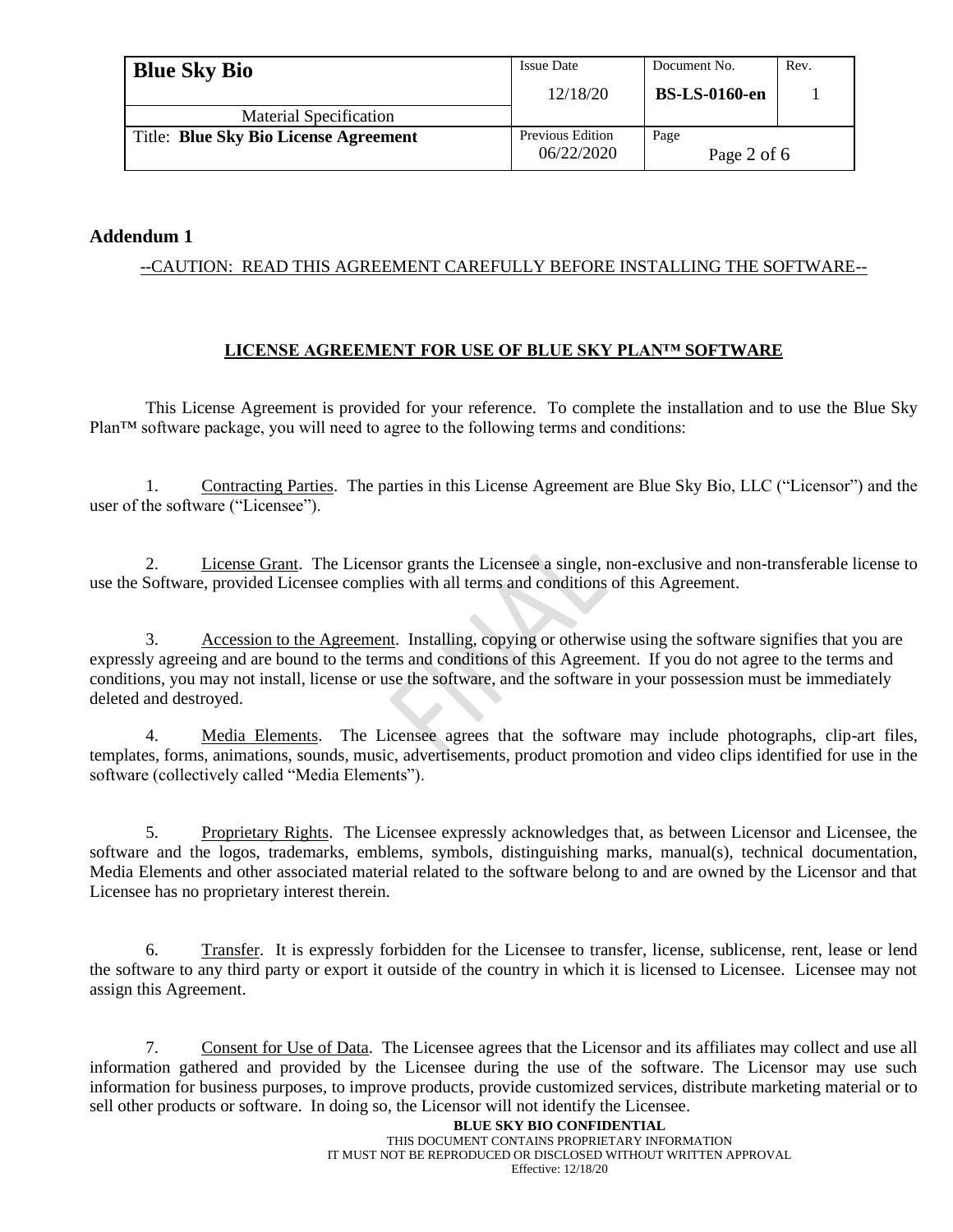| <b>Blue Sky Bio</b>                   | <b>Issue Date</b>              | Document No.         | Rev. |
|---------------------------------------|--------------------------------|----------------------|------|
|                                       | 12/18/20                       | <b>BS-LS-0160-en</b> |      |
| <b>Material Specification</b>         |                                |                      |      |
| Title: Blue Sky Bio License Agreement | Previous Edition<br>06/22/2020 | Page<br>Page 3 of 6  |      |

8. Links to Third-Party Sites. The Licensor is not liable for: (a) the content of any third party sites or services, (b) links contained in third-party sites or services, or (c) for any changes or updates to sites or services of third parties. As applicable, the Licensor shall include links, access to sites and services of third parties only for your convenience and inclusion of any link or access does not imply the endorsement of Licensor of such sites or services.

9. Software/Services. This Agreement applies to updates, supplements, or components of services for the software (collectively called "additional services") that the Licensor may provide or make available to the Licensee after the date of obtaining the original copy of the software, unless such services are accompanied by separate terms and conditions.

10. The license provided to the Licensee is for a limited time period only. The time period is contained in the activation code for the Licensee's license. Once the license expires, the Licensee will have to submit a request for a new license. The Licensor can refuse a license request from any Licensee according to the Licensor's sole discretion.

11. System Requirements. The hardware on which the software is installed conforms to the following minimum system requirements:

- Operating System: Windows 10 Home/Professional 64 bit or OS X 10.10 (Yosemite) or newer
- Processor: Quad Core Intel i7 or comparable
- RAM: At least 16 GB
- Video Card: dedicated NVidia or AMD card, at least 3 GB video RAM (e.g. NVidia GeForce GTX 650, AMD Radeon HD 7750, …)
- Monitor: 21 inch, resolution at least 1920x1080
- Hard Disk: 5 GB of free space

The Licensor does not guarantee to the Licensee any form of training, support or instruction upon the use of the software.

12. Supervision. The software may be used only by or under the supervision of a licensed practitioner or to fabricate scan appliances or stents for a licensed practitioner.

13. Instructional Manual. The software should not be utilized without careful review of the complete instructional manual located in the 'Help' section of the software.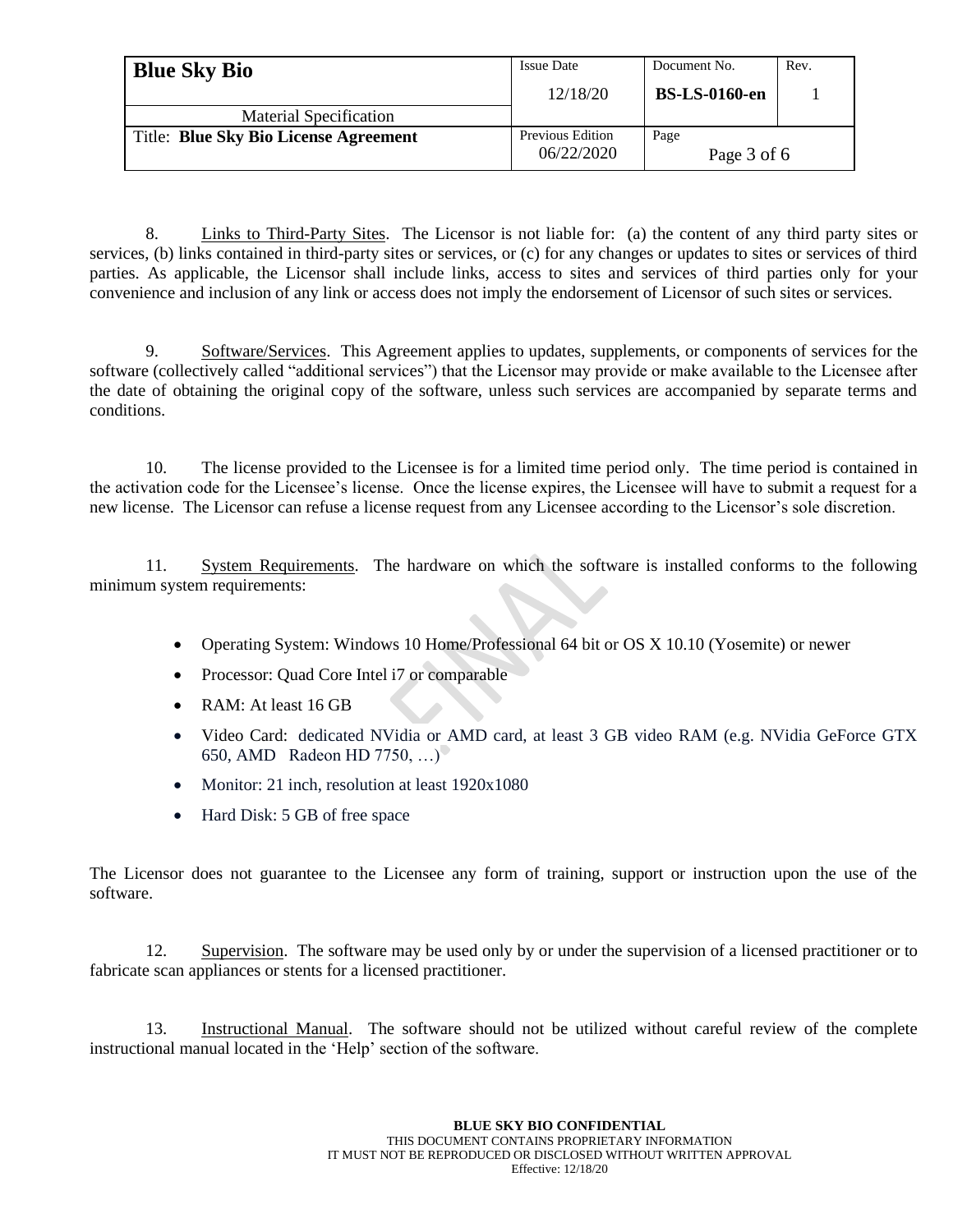| <b>Blue Sky Bio</b>                          | <b>Issue Date</b>              | Document No.         | Rev. |
|----------------------------------------------|--------------------------------|----------------------|------|
|                                              | 12/18/20                       | <b>BS-LS-0160-en</b> |      |
| <b>Material Specification</b>                |                                |                      |      |
| <b>Title: Blue Sky Bio License Agreement</b> | Previous Edition<br>06/22/2020 | Page<br>Page 4 of 6  |      |

14. Updates. Periodic updates for the software may become available and it is the Licensee's responsibility to inform Licensor of email address changes. Licensees are urged to check Licensor's website (www.blueskybio.com) for software upgrade announcements.

15. Limitation of Liability. To the full extent permitted by applicable law, The Licensee recognizes and accepts that: a) the software is furnished "as is" and Licensor does not warrant that the software is free of bugs, flaws and defects; b) the Licensor does not warrant that the software meets the specific needs of the Licensee; and c) The licensor expressly disclaims any responsibility for any damage, loss of profits, loss of business, loss of data, damage to computer or peripheral equipment, or any other direct, indirect, incidental, CONSEQUENTIAL, special or punitive damages, and all losses of any kind, arising directly or indirectly from the use of the software, caused to the Licensee, patient or any third party. The foregoing limitations apply even if the software ceases to fulfill its original and intended purpose.

16. Exculpation. The Licensor makes no representations or warranties, express or implied, to the Licensee, a patient or any third party, including, without limitation, warranties of merchantability AND fitness for a particular use.

17. Back-up. The Licensor strongly recommends that the Licensee make a back-up of files regularly. The Licensor is not in any way responsible for the loss of files, data or other information which may be associated with the software.

18. Licensor's Responsibility. The Licensor does not take any responsibility for products or services produced by the Licensee, other labs, scan sites or other companies in the dental industry, whether they are using the software or not. The Licensee understands that parts (such as implants) that appear in the software may not have regulatory clearance and / or may not be for sale in a particular country or region. The Licensor is in no way responsible, financial or otherwise, for any complications, injury, discomforts which may result from implant surgery, drugs, anesthetics or otherwise. The use of any software, treatment plan, surgical template or any other related equipment and the effects it has on a patient is solely the responsibility of the clinician.

19. Severability. If any provision of this Agreement is held unenforceable, the remaining provisions will remain in effect with the unenforceable provision omitted.

20. Miscellaneous. a) The intent of Licensor is that the terms and conditions of this Agreement comply with all applicable laws and regulations; b) the Licensee is aware that there are technological measures in the software created to prevent the use of non-licensed software; c) the Licensee may have to reactivate the software if the computer hardware is modified; d) the Licensee may not use any service available on the Internet or otherwise that could damage, disable, overburden, or impair the functionality of the software; and e) Licensee may not modify the software.

21. Licensee's Use. The Licensee may not copy, reverse engineer, decompile or disassemble the software or cause business or financial damage to the Licensor.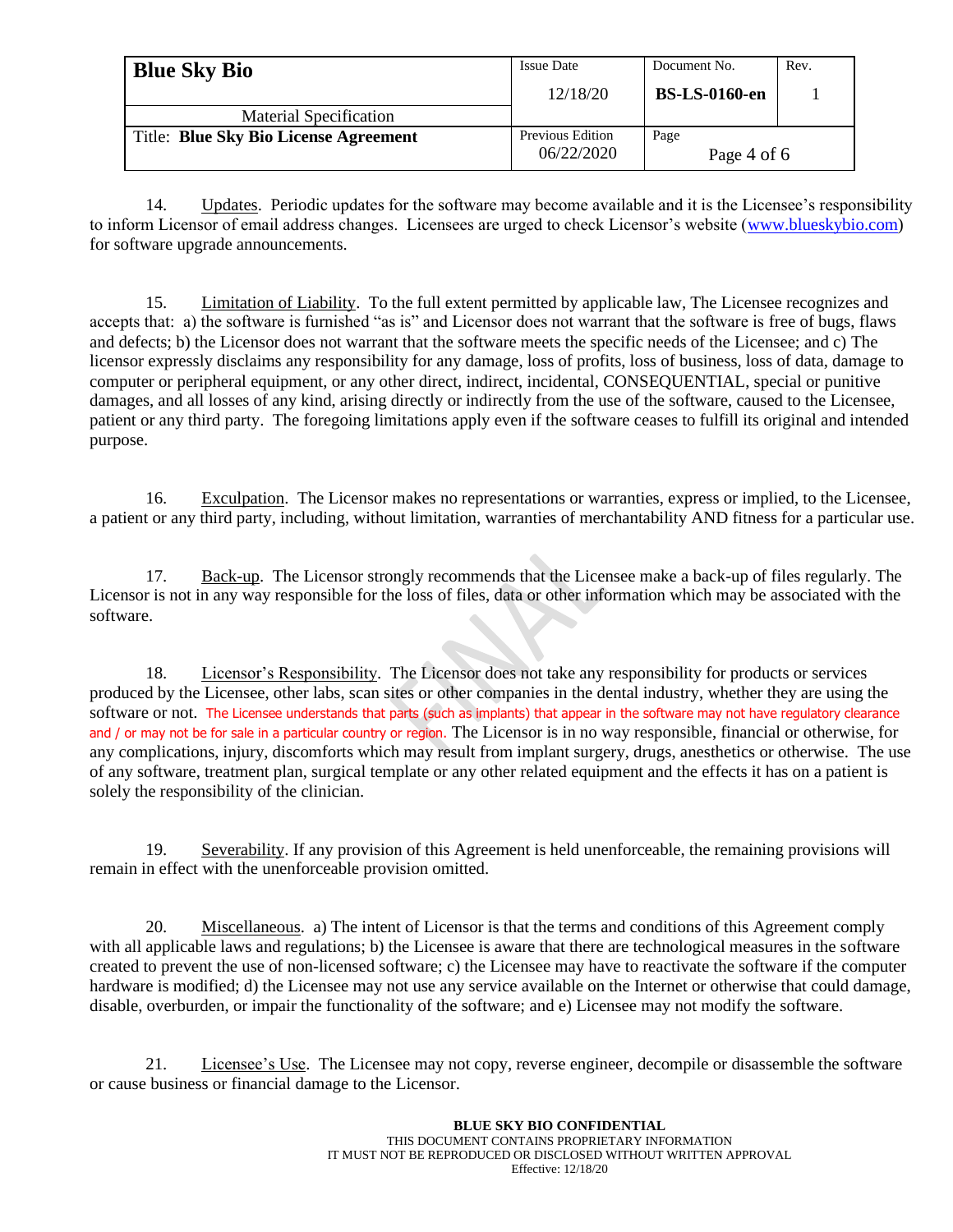| <b>Blue Sky Bio</b>                   | <b>Issue Date</b>              | Document No.         | Rev. |
|---------------------------------------|--------------------------------|----------------------|------|
|                                       | 12/18/20                       | <b>BS-LS-0160-en</b> |      |
| <b>Material Specification</b>         |                                |                      |      |
| Title: Blue Sky Bio License Agreement | Previous Edition<br>06/22/2020 | Page<br>Page 5 of 6  |      |

22. Integration. This Agreement constitutes the entire agreement between Licensee and Licensor. It will override all communications, proposals, representations and warranties, written or oral and prevails over any conflicting or additional terms.

23. Termination. This Agreement may be terminated by the Licensor at any time, without prejudice to its right to claim damages, if the licensee violates any of the provisions of this Agreement.

24. Governing Law. This Agreement shall be governed by and construed under the internal laws of the State of Illinois, U.S.A., without reference to the principles of conflicts of laws. All disputes hereunder shall be resolved exclusively in the appropriate state or federal court in the City of Chicago, State of Illinois. Licensee consent to excusive jurisdiction in such venue.

LICENSEE HEREBY ACKNOWLEDGES THAT IT HAS READ THIS AGREEMENT, UNDERSTANDS IT, HAS THE AUTHORITY TO ENTER INTO THIS AGREEMENT AND HEREBY DOES AGREE TO THE TERMS AND CONDITIONS OF THIS AGREEMENT.